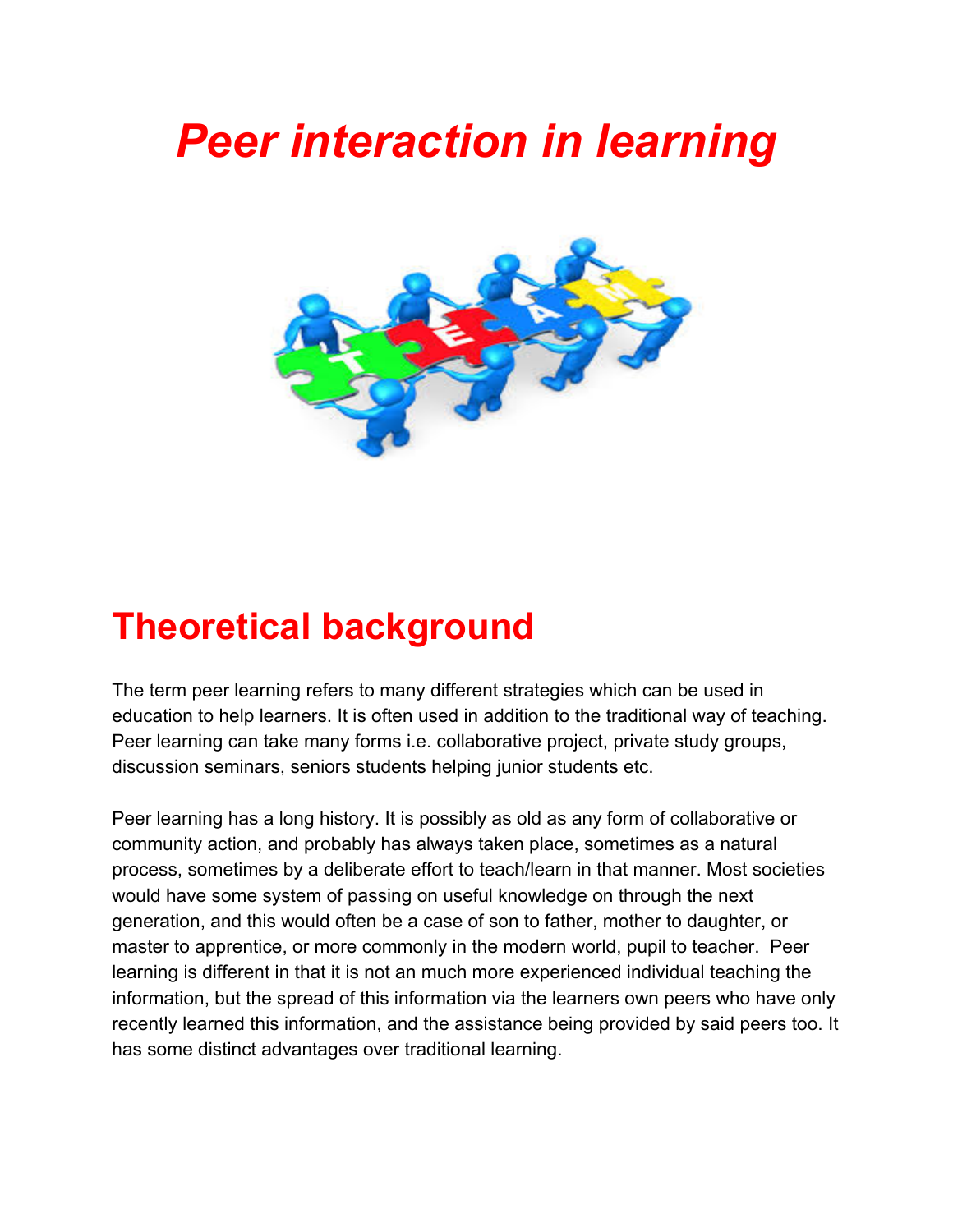One of the major advantages of peer learning in modern school systems is that is has been shown to be effective in allowing minority groups to integrate better, and the shared experience has increased the likelihood of continued positive interaction (Rohrbeck et al. 2003). This implies the sense of inclusion that peer learning creates is useful in not only educational but social manner. Other studies have found similar results, with a general improvement in reading ability of those students seen disadvantaged after the implementation of a PAL system. (Fuchs et al 1997). Further studies confirmed this has meant peer learning is now a widely adopted system in areas seeking to combat poor reading skills in their school population (Simmons et al., 1994)



However, peer learning is not without its difficulties and disadvantages. For example, as listed in the models section of this page, many different systems and methods of peer learning have been suggested, and found effective under different circumstances, but equally many have been found to be ineffective in others. (McMaster et al. 2006) The problem, perhaps, lies more in the inaccessibility of these strategies. That is, teachers have insufficient opportunity for training and on-site assistance to become proficient in using them, and many are not easy to implement, especially with large groups of students with a wide range of academic needs (Marston et al., 2003; Vaughn et al., 2000). Another more recent study found that in most cases, with an absence of any special learning requirements, pupils and staff preferred traditional teaching methods to peer assisted learning for educational purposes. (Sevenhuysen et al 2014) It therefore seems to be the case the children with learning disabilities benefit from collaborative learning more than those without, and the assisted nature of this style of learning may have some role in this.

Overall, studies and reviews of different types of peer learning have been shown to effective in certain conditions and with certain pupils and ineffective in others, and most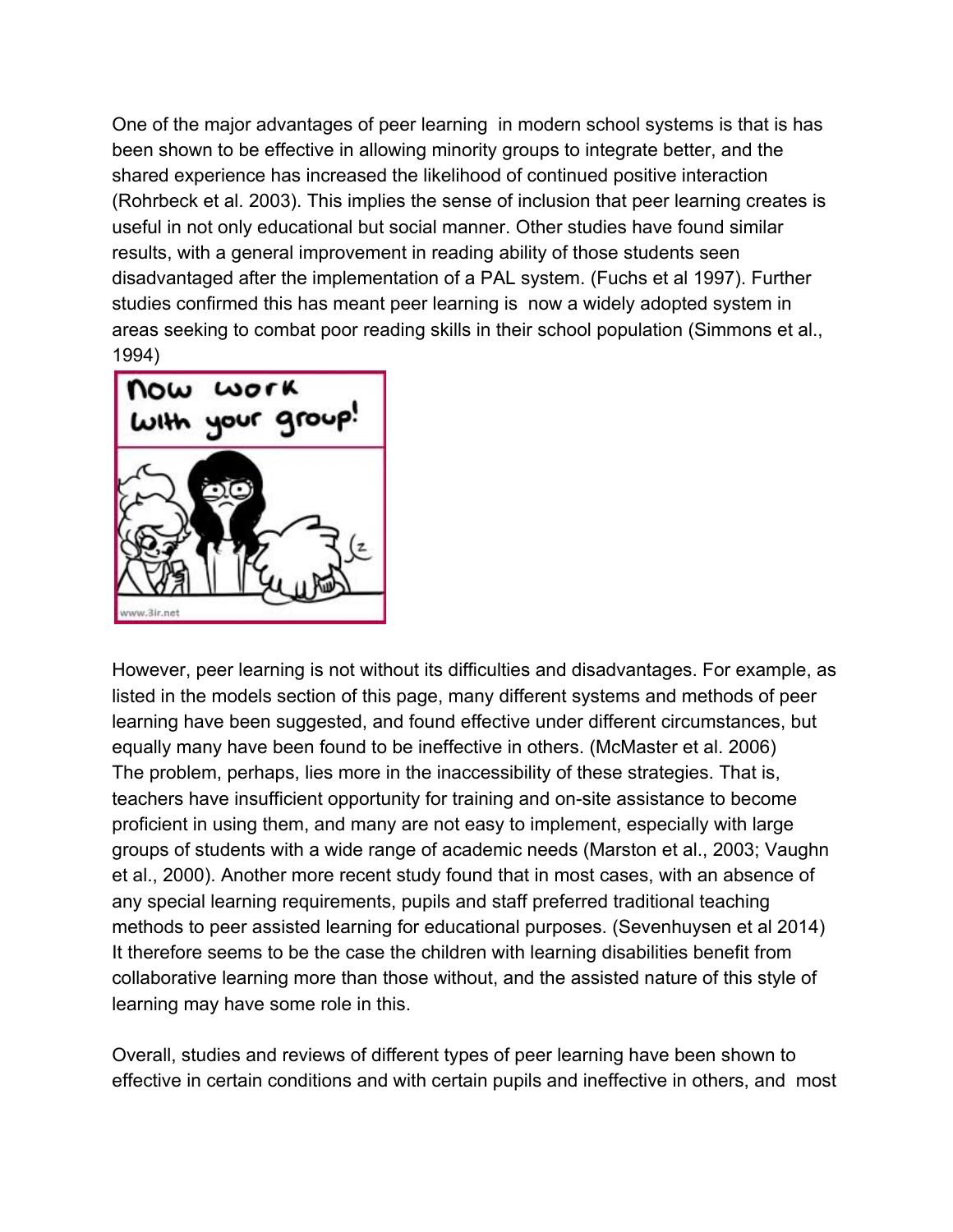reviews argue that any use of peer assisted learning in a classroom should be based on necessity and availability of resources (McMaster et al. 2006).



# **Different models of peer learning**

### *Peer assisted learning PAL*

PAL is characterized by peer tutoring. A senior student is helping the younger student with developing not only knowledge and skills, but also confidence and motivation. PAL is used in all levels of educations in addition to the traditional way of teaching. This technique is beneficial not only for a junior student but for a senior helper, as well. An important aspect of PAL is that the 'tutor' and the 'student' are at the same position. The junior student is aware that the senior was in a very similar position and shared the same experience very recently. Quite often senior students show better understanding of the particular problem with learning than the lecturer and are able to help their peers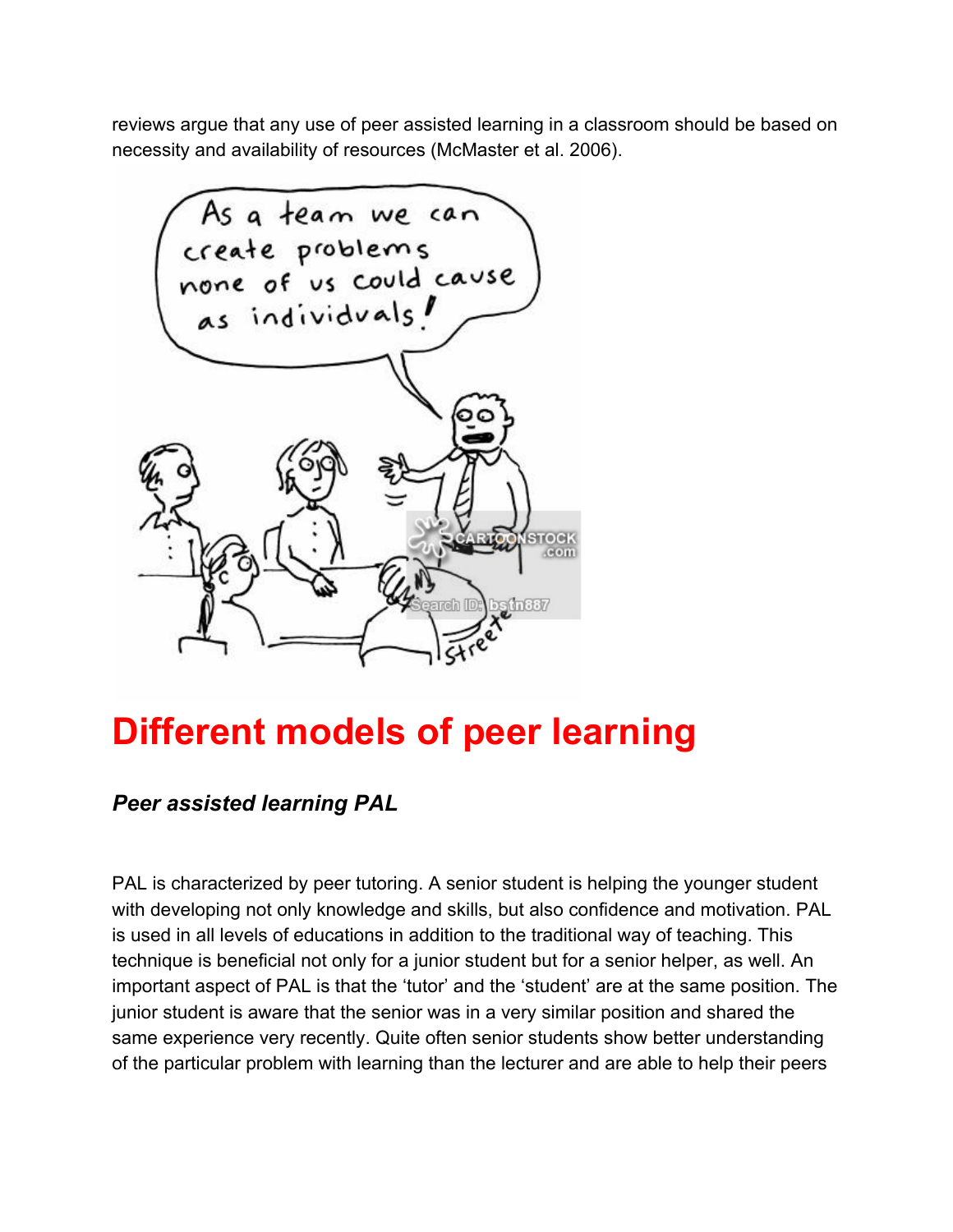very effectively. It is not necessary for the senior student to have a very high level of expertise. It is not uncommon that the helper, while teaching, is learning themselves. Topping and Ehly (1998) distinguished few different models of PAL:

Peer Tutoring- In this model the senior student's role is the tutor role and the aim is to the deliver the knowledge or skills to the junior student.

Peel Modelling- The senior student might not only provide the knowledge but also a learning behaviour which might be intentionally or unintentionally imitated by the learner. Modelling has been found to have a direct effect on learner self- belief, motivation, enthusiasm and cooperation. Seeing a successful student, who was in a very similar positions recently, with similar tools and obstacles to overcome, can help to gain confidence.

∙ Peer education Peers can help not only with the academic content but also can be a great source of knowledge in any non-academic related discipline.

Peer Counselling- Many personal issues can be discussed with trusted peers and emotional support can be received from them. Peers can often be a great source of emotional support in the students' life-related issues.

Peer monitoring- refers to keeping an eye on the junior students work and checking if his/hers strategies for learning are effective and appropriate.

Peer assessment- peers formatively and qualitatively evaluates the outcomes (for example an essay) of other students

#### **Jigsaw**

Jigsaw was developed by Professor Elliot Aronson and introduced in 1971 in Austin, Texas. The reason behind the development of Jigsaw lay not only in purely academic context but was rather results of racism. The recently desegregated city found itself faced with schools filled with children from very different and competitive backgrounds.

Jigsaw technique involves dividing students into groups. Each group is assigned the same topic with each member told to research a specific aspect from it. In every group, one member is assigned one specific sub-topic. For example, if three groups were assigned to research Scotland's history, one member from each group is told to research a battle, another a king, and another a war hero. After learning the material, students are re-formed into groups based on what their research topic was. They are encouraged to share what they have learned with others who studied the same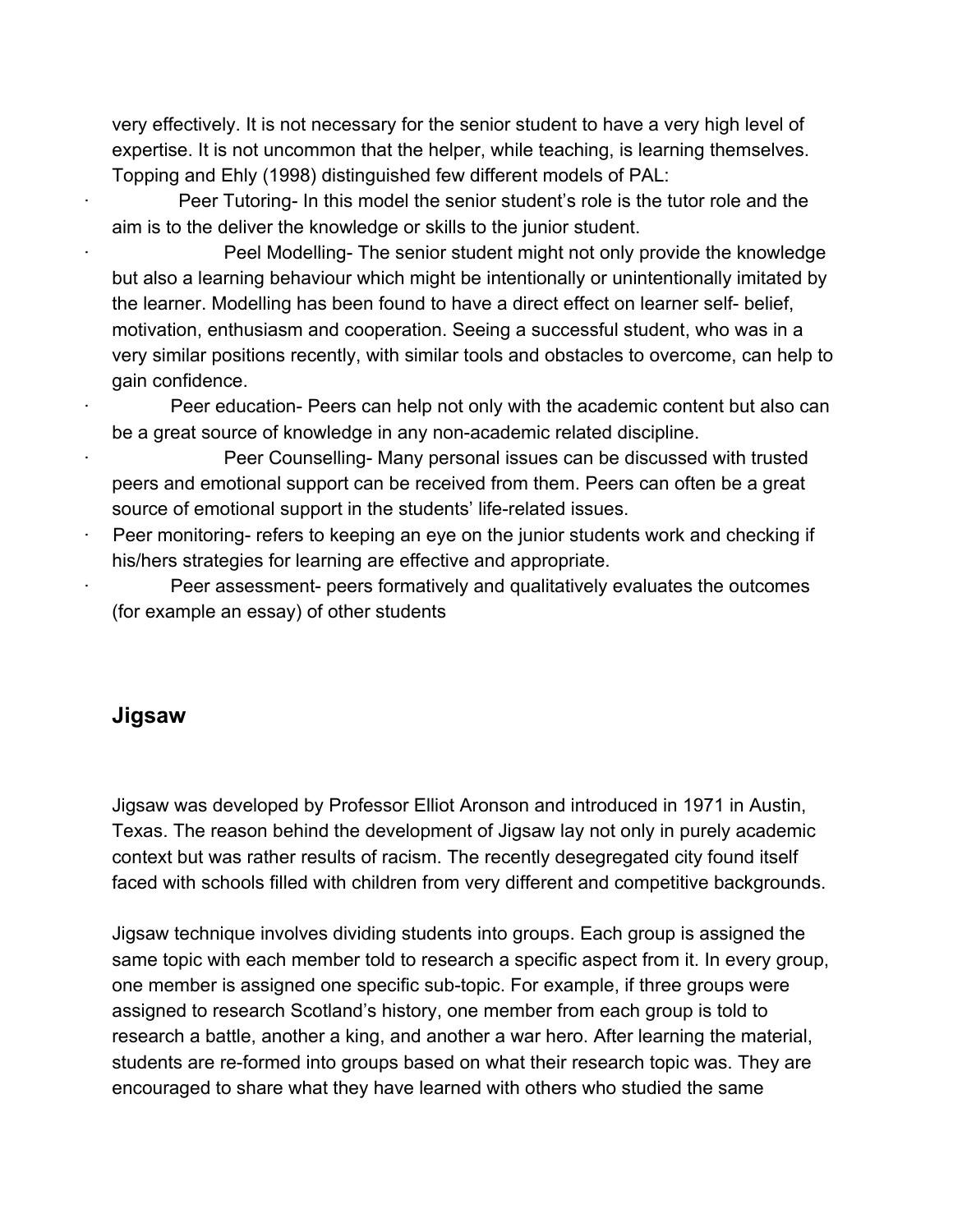sub-topic. Afterwards, they return to their original group to share what they have learnt. Group formation is presented on picture 1.

The Jigsaw technique is mainly used in primary and secondary schools. However, recent study, which applied the Jigsaw in a university setting, found a positive change in students' confidence, and it has been suggested that the jigsaw technique can be successfully used in universities in order to increase learning and change students' attitudes about their scholarly abilities (Crone &Portillo, 2013).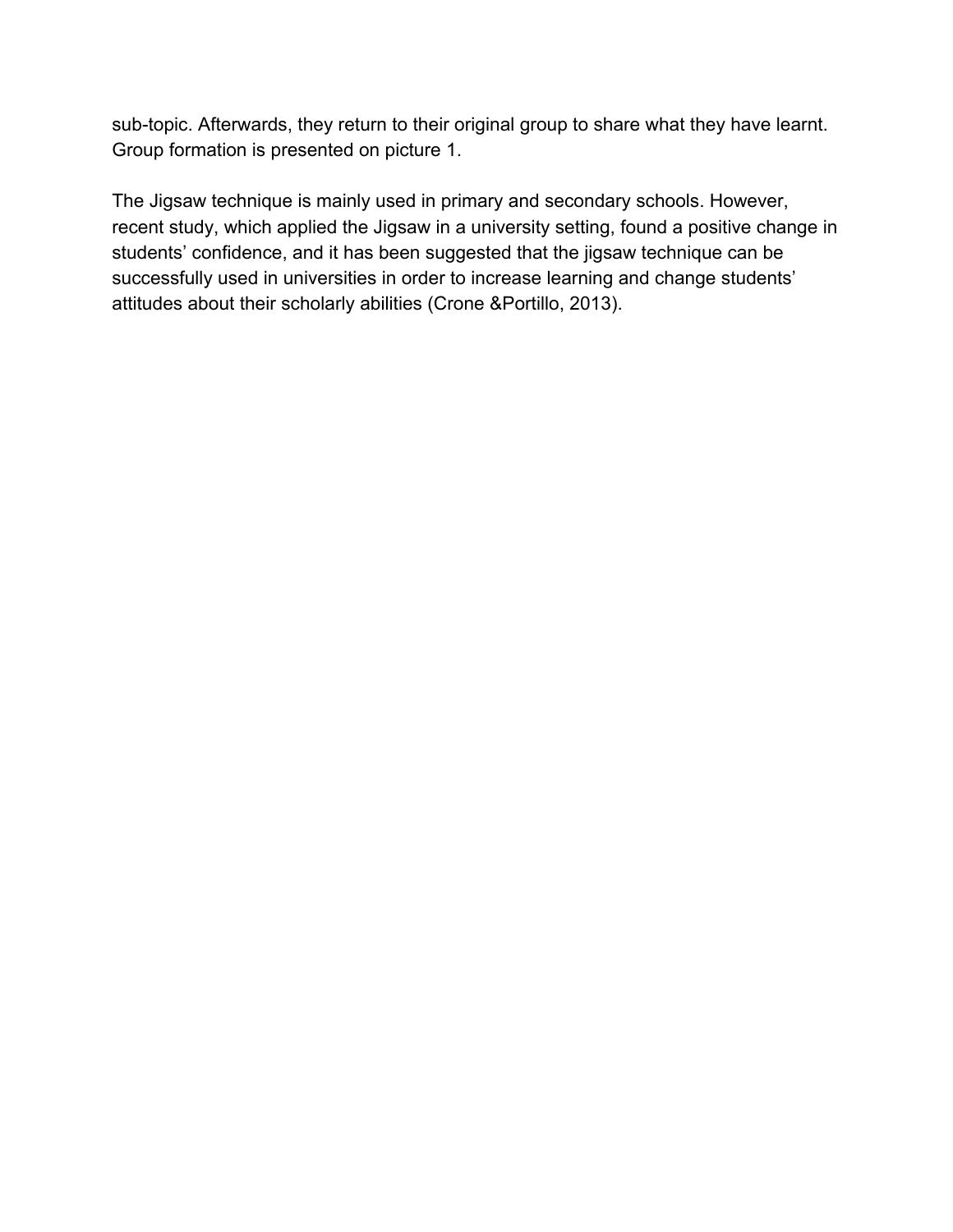

**Picture 1.** Group formation of students using jigsaw technique Downloaded from <http://www.nsta.org/publications/news/story.aspx?id=52116>

### **Elliot [Aronson's](https://www.jigsaw.org/) website on Jigsaw.**

## **[Collaborative](http://search.alexanderstreet.com/view/work/1742724) learning in Park Lane primary in London.**

On a side note-How powerful and life changing Jigsaw can be, is illustrated in the letter from Carlos, the boy from the first class in which jigsaw was used, written to Elliot Aronson, 10 years after the class.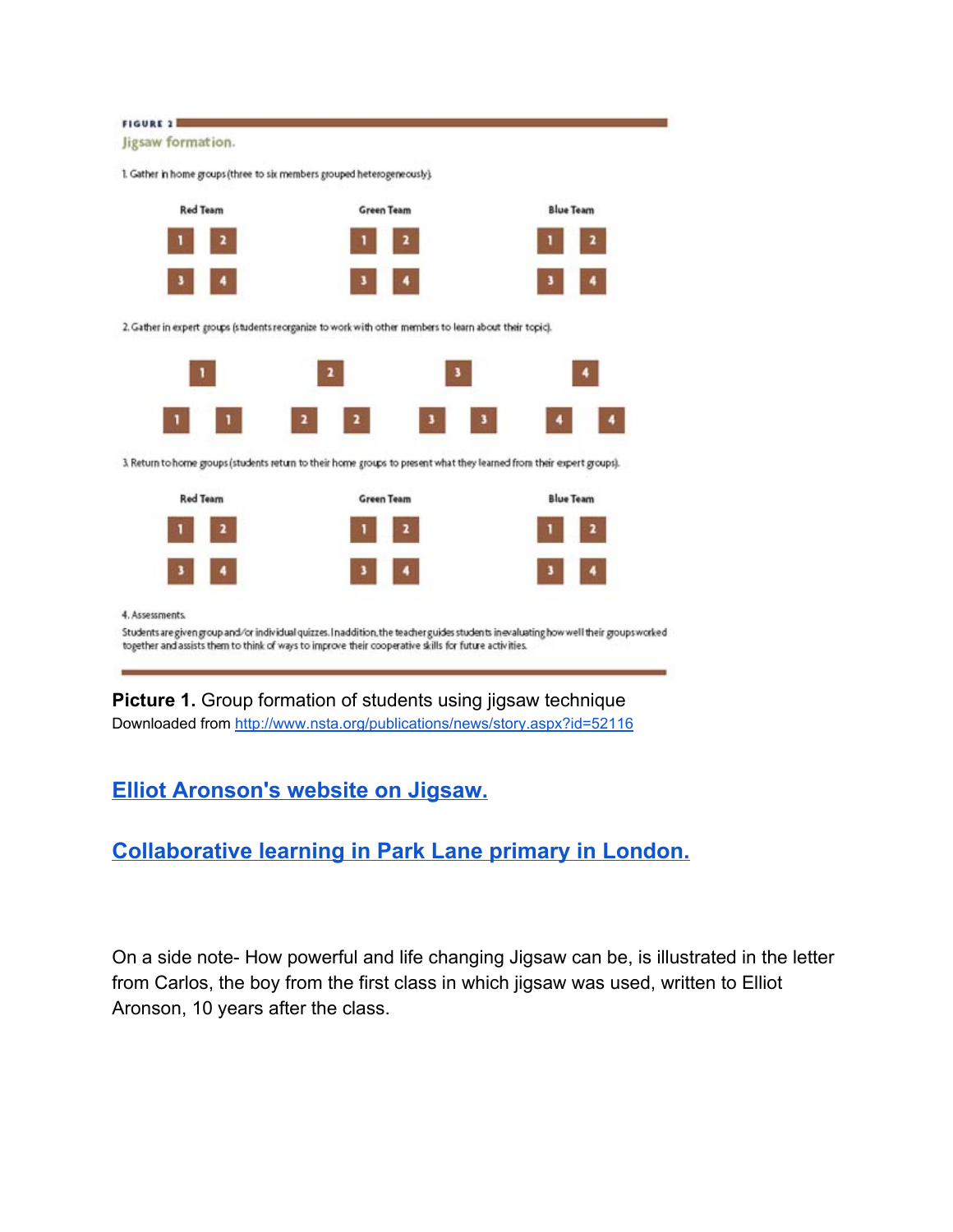A LETTER FROM CARLOS Autumn, 1982

Dear Professor Aronson:

I am a senior at U.T. [University of Texas]. Today I got a letter admitting me to the Harvard Law School. This may not seem odd to you, but let me tell you something. I am the 6th of 7 children my parents had — and I am the only one who ever went to college, let alone graduate, or go to law school.

By now, you are probably wondering why this stranger is writing to you and bragging to you about his achievements. Actually, I'm not a stranger although we never met. You see, last year I was taking a course in social psychology and we were using a book you wrote, The Social Animal, and when I read about prejudice and jigsaw it all sounded very familiar — and then, I realized that I was in that very first class you ever did jigsaw in — when I was in the 5th grade. And as I read on, it dawned on me that I was the boy that you called Carlos. And then I remembered you when you first came to our classroom and how I was scared and how I hated school and how I was so stupid and didn't know anything. And you came in — it all came back to me when I read your book — you were very tall — about 6 1/2 feet — and you had a big black beard and you were funny and made us all laugh.

And, most important, when we started to do work in jigsaw groups, I began to realize that I wasn't really that stupid. And the kids I thought were cruel and hostile became my friends and the teacher acted friendly and nice to me and I actually began to love school, and I began to love to learn things and now I'm about to go to Harvard Law School.

You must get a lot of letters like this but I decided to write anyway because let me tell you something. My mother tells me that when I was born I almost died. I was born at home and the cord was wrapped around my neck and the midwife gave me mouth to mouth and saved my life. If she was still alive, I would write to her too, to tell her that I grew up smart and good and I'm going to law school. But she died a few years ago. I'm writing to you because, no less than her, you saved my life too.

Sincerely, **Carlos**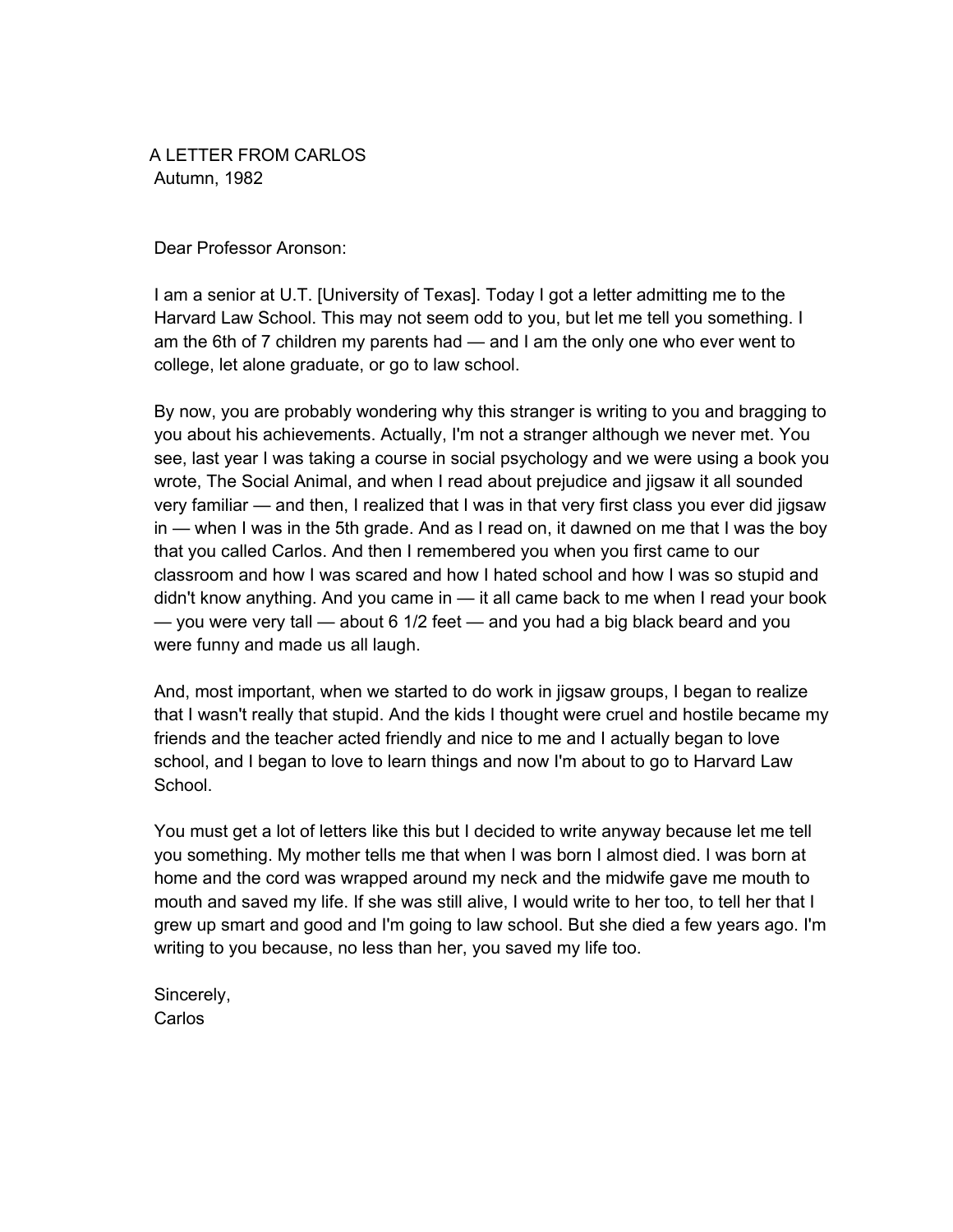#### *Online interactions*

Peer learning can also be performed with the use of technology and internet. One of the forms of peer learning can be through blogging.

The main advantage of discussion using blogs in comparison to the discussion during lectures is – time. It gives the time to think or to find relevant materials before joining discussion. Many students are too shy to raise their voice in front of the large number of students in the lecture hall, some might find themselves wondering if their question isn't too stupid to be asked publicly. Blogs give the opportunity to avoid these problems. Creating a blog comment involves reflections, stepping back, and analysing the information from the blog in relation to our knowledge. It often encourages the readers to looking for additional information about the topic which in consequence results in deeper knowledge. In addition, classroom discussions are mostly teacher-student oriented, while blogs create the opportunity for student student discussion.

Yang and Chang 2012 investigated the use of educational blogs, created by students, in addition to the traditional ways of teaching at university. It has been found that positive attitudes towards blogging and engagement in discussions had significantly impacted students' academic achievements. Thus, blogging seems to be an effective way of peer interaction in learning, and it has been found to improve students' achievements.

#### *Additional reading-*

Peer Instruction: Ten years of [experience](http://scitation.aip.org/content/aapt/journal/ajp/69/9/10.1119/1.1374249) and results Peer [interaction](http://www.sciencedirect.com/science/article/pii/0883035589900141) and learning in small groups Is Peer Interaction [Necessary](http://www.lifescied.org/content/13/2/243.short) for Optimal Active Learning? CASE STUDY- Collaborative Problem-Solving In First Year Physics Catalytic assessment: [understanding](http://onlinelibrary.wiley.com/doi/10.1111/j.1467-8535.2008.00920.x/abstract) how MCQs and EVS can foster deep learning Chance favours only the prepared mind: [Incubation](http://onlinelibrary.wiley.com/doi/10.1348/000712604X15527/abstract) and the delayed effects of peer [collaboration](http://onlinelibrary.wiley.com/doi/10.1348/000712604X15527/abstract) A Case Study of Online [Collaborative](http://www.psy.gla.ac.uk/~steve/rap/docs/Baxter1.pdf) Work in a Large First Year Psychology Class